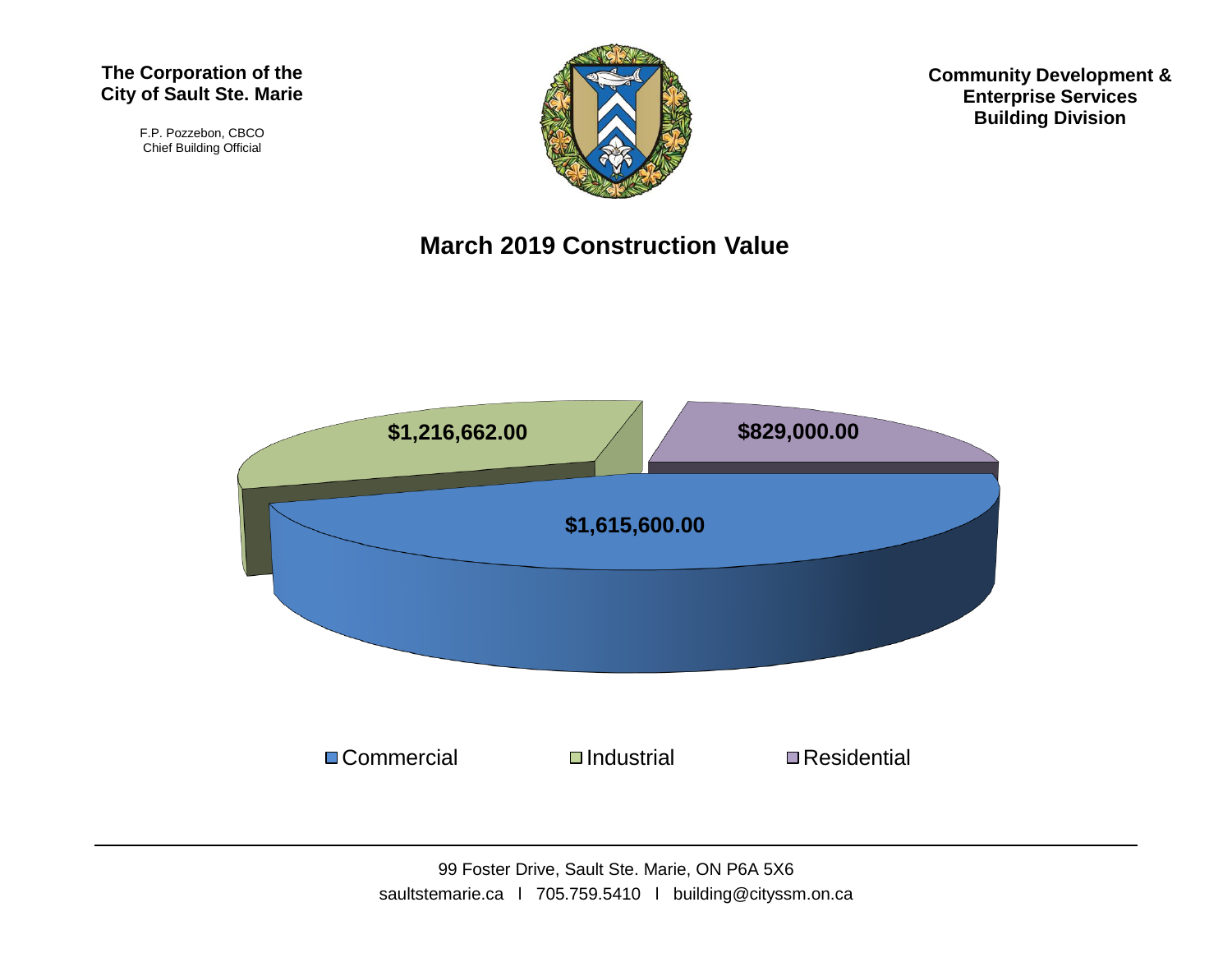

**Community Development and Enterprise Services Building Division**

**Tel: (705) 759-5410Fax: (705) 541-7165**

### **BUILDING PERMITS SUMMARY 2019/03/01 to 2019/03/31**

| <b>Building Type</b>                                     | <b>New Construction</b> |                          |                         |                        | <b>Alterations and Additions</b> |                      | <b>Total</b>           |                          |                      |
|----------------------------------------------------------|-------------------------|--------------------------|-------------------------|------------------------|----------------------------------|----------------------|------------------------|--------------------------|----------------------|
|                                                          | Num of<br><b>Units</b>  | Num of<br><b>Permits</b> | Value of<br><b>Work</b> | Num of<br><b>Units</b> | Num of<br><b>Permits</b>         | <b>Value of Work</b> | Num of<br><b>Units</b> | Num of<br><b>Permits</b> | <b>Value of Work</b> |
| <b>Commercial</b>                                        |                         |                          |                         |                        |                                  |                      |                        |                          |                      |
| Office building                                          | $\pmb{0}$               | $\pmb{0}$                | \$0.00                  | 0                      | $\overline{2}$                   | \$773,000.00         | $\mathbf 0$            | $\overline{2}$           | \$773,000.00         |
| Restaurant                                               | $\pmb{0}$               | $\mathbf 0$              | \$0.00                  | 0                      | 6                                | \$575,600.00         | 0                      | 6                        | \$575,600.00         |
| Retail and wholesale<br>outlets                          | $\pmb{0}$               | $\mathbf 0$              | \$0.00                  | $\pmb{0}$              | 4                                | \$267,000.00         | $\mathbf 0$            | 4                        | \$267,000.00         |
| Total:                                                   | $\pmb{0}$               | $\pmb{0}$                | \$0.00                  | $\pmb{0}$              | 12                               | \$1,615,600.00       | $\pmb{0}$              | 12                       | \$1,615,600.00       |
| <b>Industrial</b>                                        |                         |                          |                         |                        |                                  |                      |                        |                          |                      |
| Engineering                                              | $\pmb{0}$               | $\pmb{0}$                | \$0.00                  | 0                      |                                  | \$14,662.00          | $\mathbf 0$            |                          | \$14,662.00          |
| Maintenance building                                     | 0                       | $\mathbf 0$              | \$0.00                  | 0                      |                                  | \$900,000.00         | 0                      |                          | \$900,000.00         |
| Storage building                                         | $\pmb{0}$               | $\mathbf 0$              | \$0.00                  | $\pmb{0}$              | $\overline{2}$                   | \$302,000.00         | 0                      | $\overline{2}$           | \$302,000.00         |
| Total:                                                   | $\pmb{0}$               | $\mathbf 0$              | \$0.00                  | $\pmb{0}$              | 4                                | \$1,216,662.00       | 0                      | 4                        | \$1,216,662.00       |
| <b>Residential</b>                                       |                         |                          |                         |                        |                                  |                      |                        |                          |                      |
| Apartment                                                | $\pmb{0}$               | $\pmb{0}$                | \$0.00                  | 0                      | 4                                | \$45,500.00          | 0                      | 4                        | \$45,500.00          |
| Semi-Detached or<br>Double (side by side),<br>single-att | $\mathbf 0$             | $\mathbf 0$              | \$0.00                  | 0                      | $\overline{2}$                   | \$5,500.00           | 0                      | $\overline{2}$           | \$5,500.00           |
| Single House                                             | $\pmb{0}$               | $\pmb{0}$                | \$0.00                  | 0                      | 34                               | \$778,000.00         | $\mathbf 0$            | 34                       | \$778,000.00         |
| Total:                                                   | $\pmb{0}$               | $\mathbf 0$              | \$0.00                  | $\bf{0}$               | 40                               | \$829,000.00         | 0                      | 40                       | \$829,000.00         |
| <b>Grand Total:</b>                                      | $\boldsymbol{0}$        | 0                        | \$0.00                  | $\boldsymbol{0}$       | 56                               | \$3,661,262.00       | $\boldsymbol{0}$       | 56                       | \$3,661,262.00       |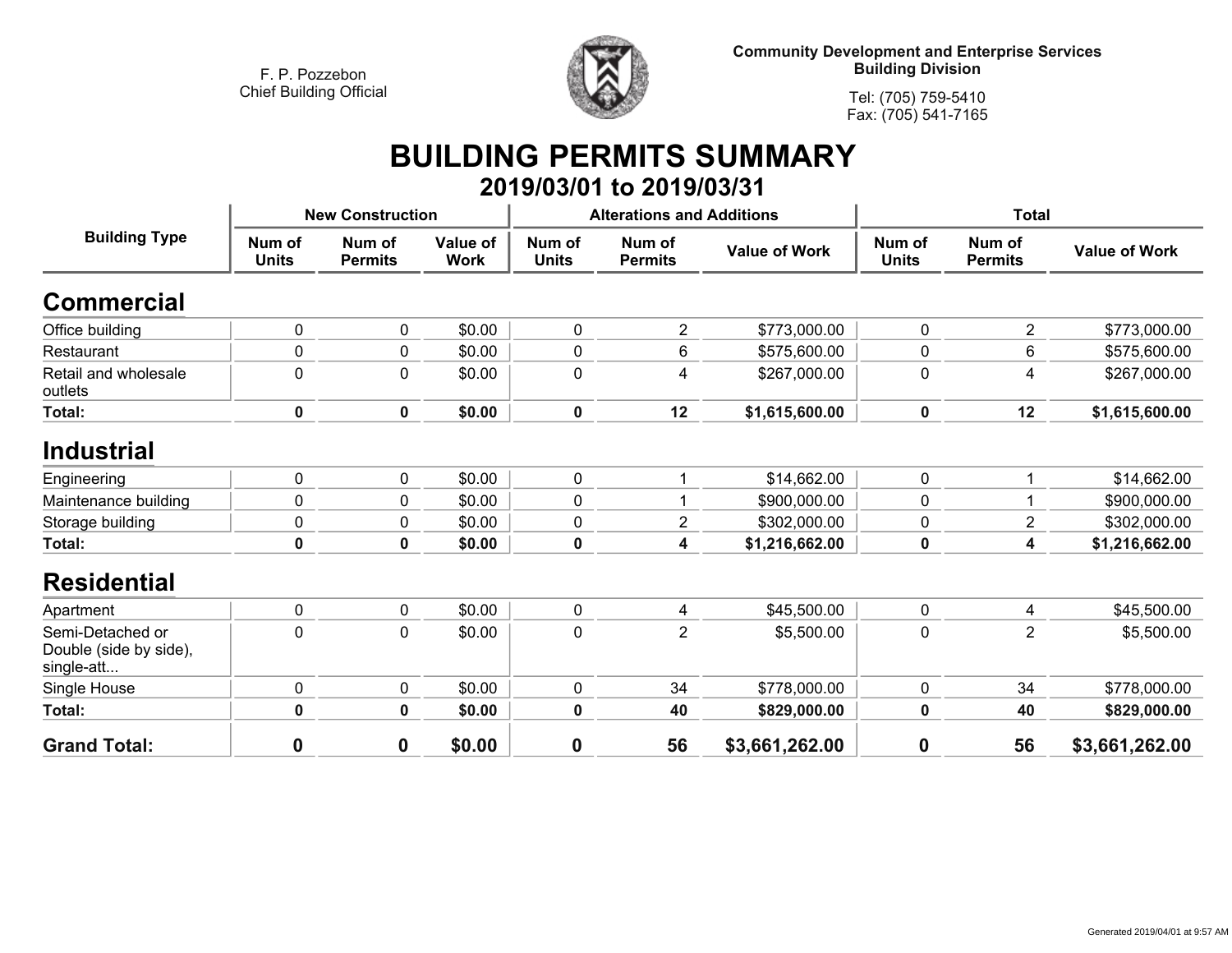

**Community Development and Enterprise Services Building Division**

**Tel: (705) 759-5410Fax: (705) 541-7165**

# **DEMOLITION PERMITS SUMMARY**

|                                                       |                         |                          |                                |                        | 2019/03/01 to 2019/03/31         |                      |                        |                          |                      |
|-------------------------------------------------------|-------------------------|--------------------------|--------------------------------|------------------------|----------------------------------|----------------------|------------------------|--------------------------|----------------------|
|                                                       | <b>New Construction</b> |                          |                                |                        | <b>Alterations and Additions</b> |                      | <b>Total</b>           |                          |                      |
| <b>Building Type</b>                                  | Num of<br><b>Units</b>  | Num of<br><b>Permits</b> | <b>Value of</b><br><b>Work</b> | Num of<br><b>Units</b> | Num of<br><b>Permits</b>         | <b>Value of Work</b> | Num of<br><b>Units</b> | Num of<br><b>Permits</b> | <b>Value of Work</b> |
| <b>Commercial</b>                                     |                         |                          |                                |                        |                                  |                      |                        |                          |                      |
| Office complex                                        | $\mathbf 0$             | 0                        | \$0.00                         | 0                      |                                  | \$50,000.00          | $\mathbf 0$            | 1                        | \$50,000.00          |
| Other accommodation                                   | 0                       | 0                        | \$0.00                         | 0                      |                                  | \$8,713.00           | 0                      |                          | \$8,713.00           |
| Restaurant                                            | 0                       | $\pmb{0}$                | \$0.00                         | 0                      |                                  | \$6,000.00           | $\mathbf 0$            |                          | \$6,000.00           |
| Total:                                                | $\mathbf 0$             | $\mathbf 0$              | \$0.00                         | 0                      | 3                                | \$64,713.00          | $\mathbf 0$            | 3                        | \$64,713.00          |
| <b>Industrial</b><br>Storage building                 | $\pmb{0}$               | $\pmb{0}$                | \$0.00                         | 0                      |                                  | \$40,000.00          | $\mathbf 0$            |                          | \$40,000.00          |
| Total:                                                | 0                       | $\mathbf 0$              | \$0.00                         | 0                      |                                  | \$40,000.00          | $\pmb{0}$              |                          | \$40,000.00          |
| <b>Residential</b>                                    |                         |                          |                                |                        |                                  |                      |                        |                          |                      |
| Apartment                                             | $\mathbf 0$             | $\mathbf 0$              | \$0.00                         | 0                      |                                  | \$2,000.00           | $\mathbf 0$            |                          | \$2,000.00           |
| Semi-Detached or Double<br>(side by side), single-att | $\mathbf 0$             | 0                        | \$0.00                         | $-2$                   |                                  | \$2,500.00           | $-2$                   |                          | \$2,500.00           |
| Single House                                          | $\pmb{0}$               | $\pmb{0}$                | \$0.00                         | 0                      | 6                                | \$23,500.00          | $\mathbf 0$            | 6                        | \$23,500.00          |
| Total:                                                | 0                       | $\mathbf 0$              | \$0.00                         | $-2$                   | 8                                | \$28,000.00          | $-2$                   | 8                        | \$28,000.00          |
| <b>Grand Total:</b>                                   | 0                       | $\boldsymbol{0}$         | \$0.00                         | $-2$                   | 12                               | \$132,713.00         | $-2$                   | 12                       | \$132,713.00         |